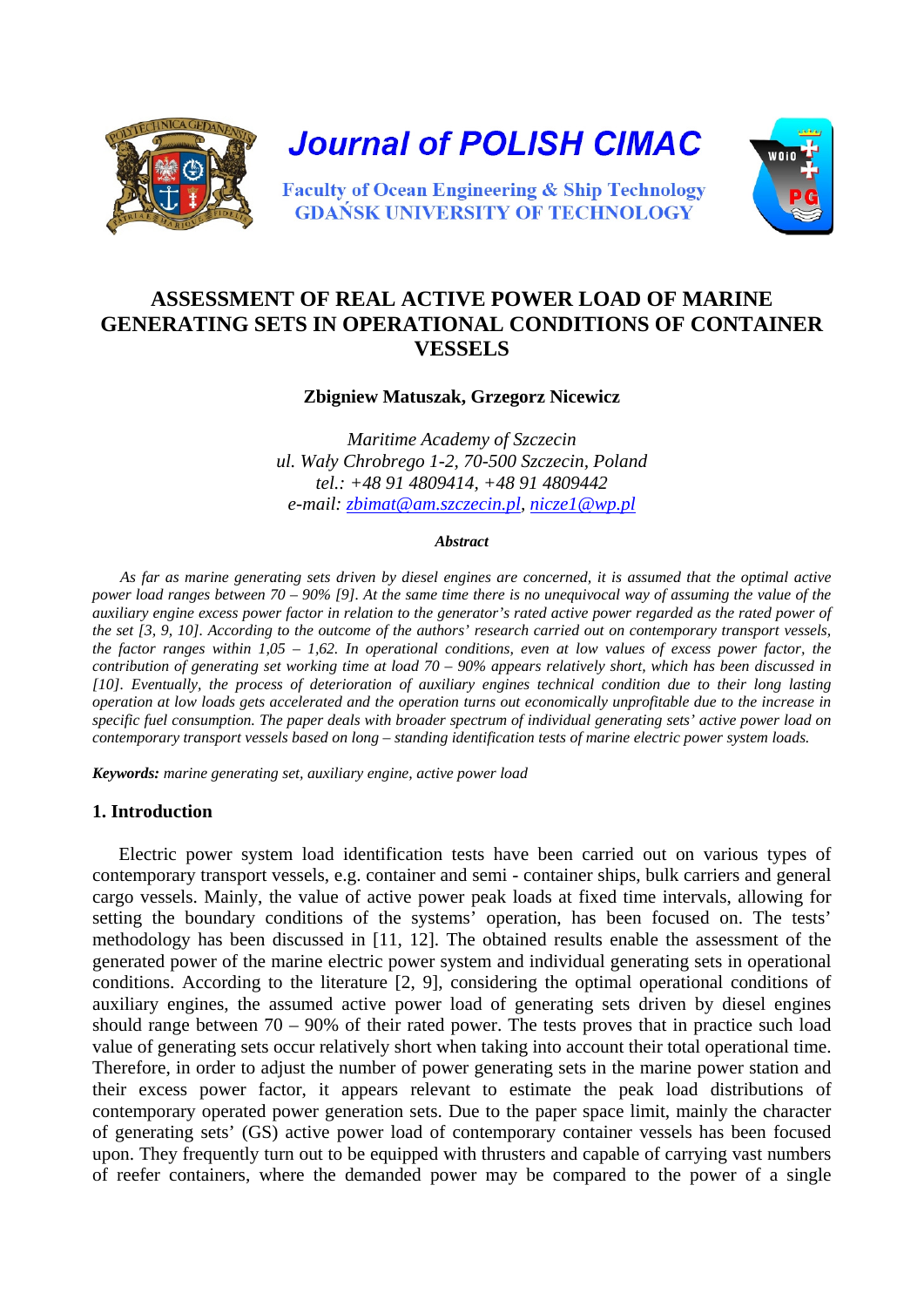generating set [13]. The tests outcome concerning other types of transport ships have been broadly discussed in the following works [2, 5, 6, 7].

The subject of the tests have been six container ships of various capacity: 7500 TEU, 7500 TEU, 5500 TEU, 3050 TEU, 2200 TEU and 1100 TEU equipped with certain fixed number of sockets to connect reefer containers. To ease the analysis the container ships have been marked with Roman numbers from I to VI. The marine power stations of I, II, IV and V consist of four generating sets, III contains three generating sets and a shaft generator and VI is equipped with two generating sets and a shaft generator. The vessels I, II, III, IV and V are supplied with thrusters, whereas VI is equipped with emergency electric drive.

#### **2. Active power load of marine generating sets**

For the analysis of the active power load of the marine generating sets the data on peak loads of the sets at the consecutive hours of the operation have been used. In case of IV, a 3050 TEU container vessel, the data on 24 hour peak loads have been made use of. In fig. 1 box-and-whisker plots of the obtained empirical distributions of the generating set loads have been shown; presenting the measures of location, dispersion and asymmetry of the distributions [14, 15]. The symbol of the generating set in fig. 1 consists of the ship's mark on which it was installed and its number it has been assigned on the vessel.



*Fig. 1. Box-and-whisker plots of the generating sets' peak loads distributions from the tested container vessels* 

The location of the empirical distribution medians (in fig. 1) clearly shows that for over 50% of the time of operation most of the generating sets of the container vessels, the subject of the tests, (except of GS III 2 and III 3), their peak load turns out lower than 70%, which means that it is lower than the lower limit of the optimal load range. Only for 8 out of 21 analyzed generating sets the values of the recorded peak loads exceeded 80%.

Differences between peak loads distributions of particular generating sets installed on a vessel (if they are identical) come first of all from operational strategy accepted by the engine crew or ship owner technical services. Therefore, the data on peak loads in case of identical sets on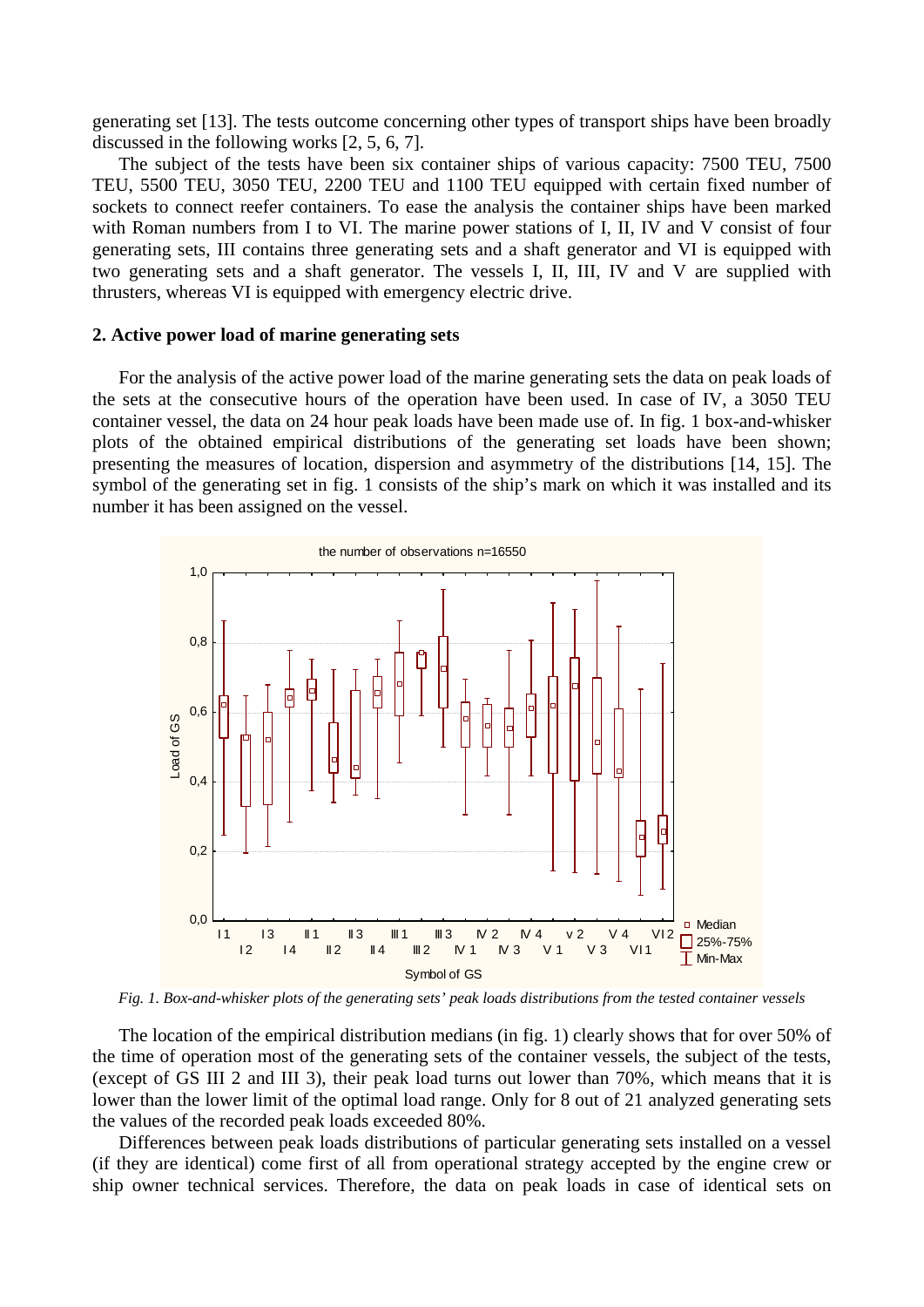individual vessels have been aggregated for the sake of a more general approach to the analysis outcome. In this way there have been constructed box-and-whisker plots of marine generating sets' peak loads distributions, shown in fig. 2. In case of vessels equipped with not identical power generating sets, they have been marked respectively with capital letters in the alphabetical order.



*Fig. 2. Box-and-whisker plots of peak loads distributions of generating sets of the tested container ships for the aggregated data* 

The location of the medians of the obtained peak loads distributions for the generating sets I A, II A and III for the aggregated data (fig. 2) proves that for half of the operational time their hourly peak loads exceeded 60% of the set's rated active power. The median highest value has been recorded for generating sets installed on 5500 TEU container ship (III). As a rule, the peak loads of values higher than 70% do not occur more frequently than for 25% of the generating sets' operational time. An exception to that appear the data obtained for the generating sets of the container ship III, where the peak loads of values beyond 70% occurred for almost half of the time of operation.

### **3. The characteristic of the obtained empirical distributions of the generating sets' peak loads**

The obtained peak loads empirical distributions of the container vessel generating sets are characterized for their asymmetry and they differ from the normal distribution, which is confirmed by the results of the statistical tests made by means of *STATISTICA 8.0* (there have been carried out the Shapiro-Wilk test if the sample number  $n < 2000$ , the Lilliefors and chi-square tests if the sample number  $n > 2000$  as well as the normal probability plots have been computed). Some of the obtained distributions are known for their multi-modality. The example of the obtained results for the generating sets of 7500 TEU and 2200 TEU (I and V) container ships have been shown in fig. 3 and 4.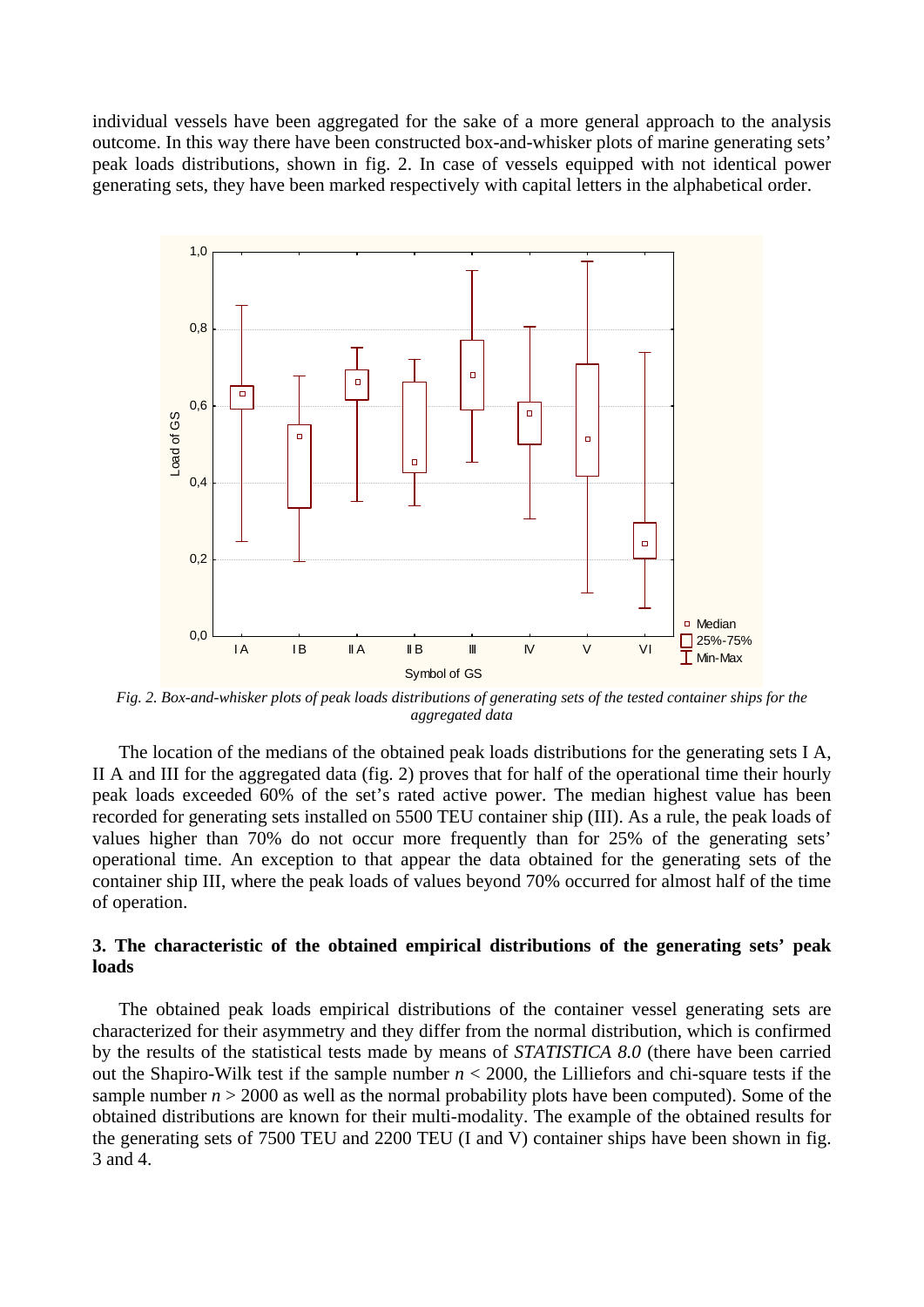

*Fig. 3. Normal probability plot and the results of the Shapiro-Wilk test for the generating sets' peak loads of 7500 TEU container ship (I A)* 



*Fig. 4. Histogram of generating sets' peak loads of 2200 TEU container vessel (V) and the plotted probability density function of normal distribution (solid line) with the tests of goodness of fit results inserted*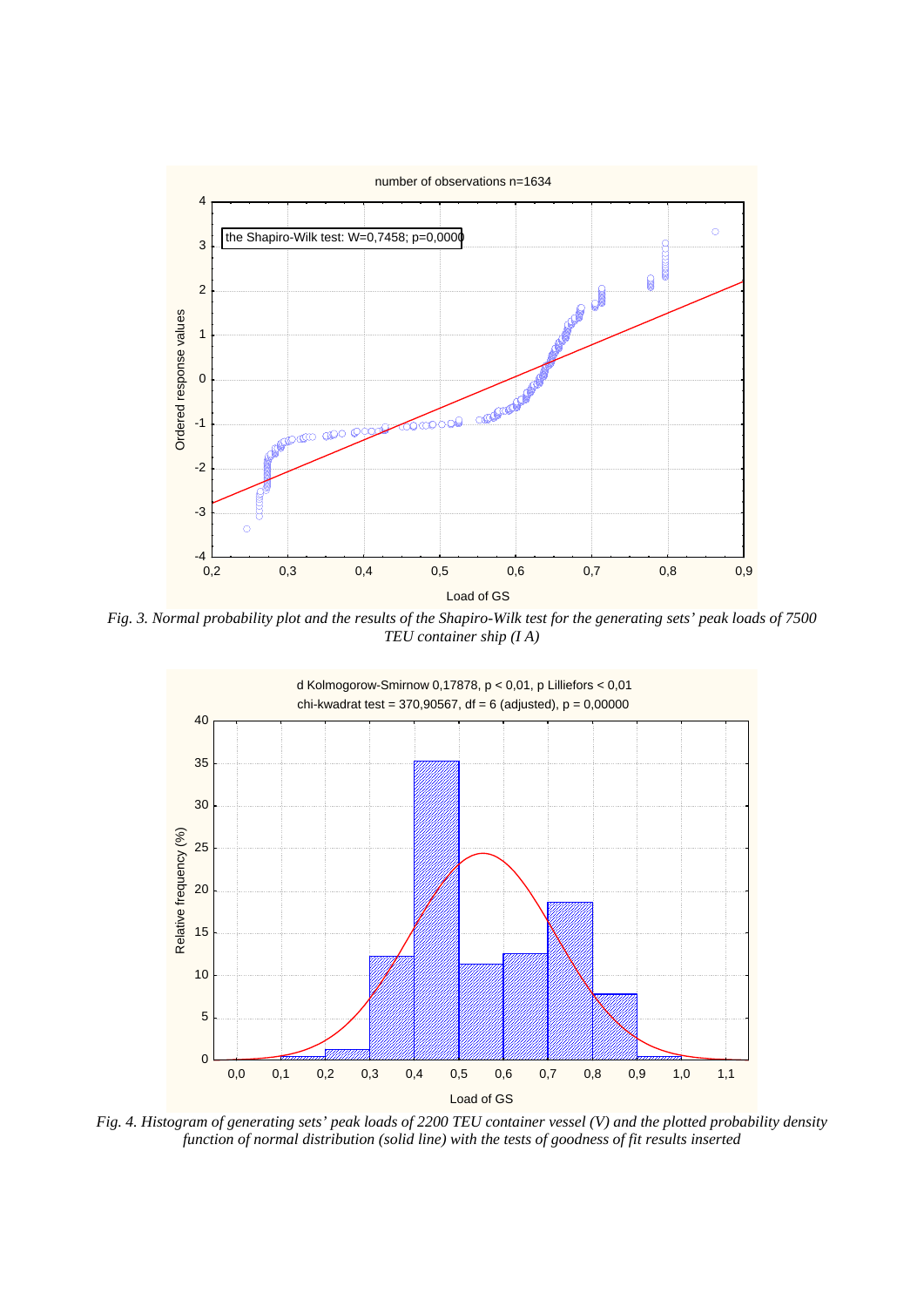The character of the obtained empirical data on peak loads of the container vessels' generating sets does not allow for the estimation of the probability density functions of empirical distributions due to such tools like the program *STATISTICA 8.0* by means of well known functions of relatively simple theoretical distributions like normal, gamma, log-normal or exponential. The differences between the assumed models and the empirical distributions were statistically significant. The problem of estimating the probability density functions of empirical distributions of container ships' generating sets peak loads may be solved by the application of the so called distribution compositions (mixtures of distributions); however, it appears a dull, time consuming method and would go beyond the frames of the paper.

#### **4. Final remarks**

The presented analysis of the six container ships' generating sets peak loads (fig. 2) shows that only three (I A, II A, III) out of eight generating sets installed, for half of the time show hourly peak loads higher than 60%. The position of the lower quartiles (fig. 2) in case of the six types of generating sets (I A, II A, II B, III, IV, V) occurs above 40% of the sets' rated active power, thus, for 75% of the operational time the peak loads appear higher than this value. The least economic turns out the load of the generating sets of the 1100 TEU container vessel (VI).

The obtained empirical load distributions of the generating sets appear characteristic for their asymmetry and multi-modality. They considerably differ from the theoretical normal distribution. The applied test of goodness of fit for models in the form of other simple theoretical distributions like gamma, log-normal or exponential have not turned out the right ones to describe empirical distributions.

The collected statistical data on the peak loads values of the generating sets originate from container ships of various technical parameters; this refers also to the marine electric power systems and generating sets. Therefore, the hypothesis, that they belong to the same population, or in other words, that they can be treated as the realization of the same random sample, needs to be verified. Only such verification, on the basis of all the collected statistical material, enables to describe the general peak loads' value distribution of the considered container vessels' generating sets. For that purpose the Kruskal-Wallis test was applied because of the fact that the peak loads values distributions of the particular types of generating sets do not comply with the normal distribution [14, 15]. The test's detailed structure has been dealt with in [8]. The hypothesis verification has been carried out by means of the statistical package *STATISTICA 8.0*. The results have been presented in the table of the program *STATISTICA 8.0*; shown in fig. 5.

|                | The Kruskal-Wallis test: H $(7, N=16550) = 11439,69$ ; p =0,000 |          |
|----------------|-----------------------------------------------------------------|----------|
| Symbol of GS   | N - total number of observation                                 | Rank sum |
| $\overline{A}$ | 1634                                                            | 18599489 |
| $\overline{B}$ | 686                                                             | 5942242  |
| II A           | 2838                                                            | 36324180 |
| II B           | 908                                                             | 9148490  |
| III            | 1487                                                            | 20356588 |
| IV             | 234                                                             | 2466567  |
|                | 1182                                                            | 12902221 |
| VI             | 7581                                                            | 31219749 |

*Fig. 5. The Kruskal-Wallis test results presented in the table of STATISTICA 8.0; N – total number of observations, 7*   $-$  number of degrees of freedom of the asymptotic distribution  $\chi^2$  of the statistic H, H – the value of the Kruskal-Wallis *test statistic, p – p-value*